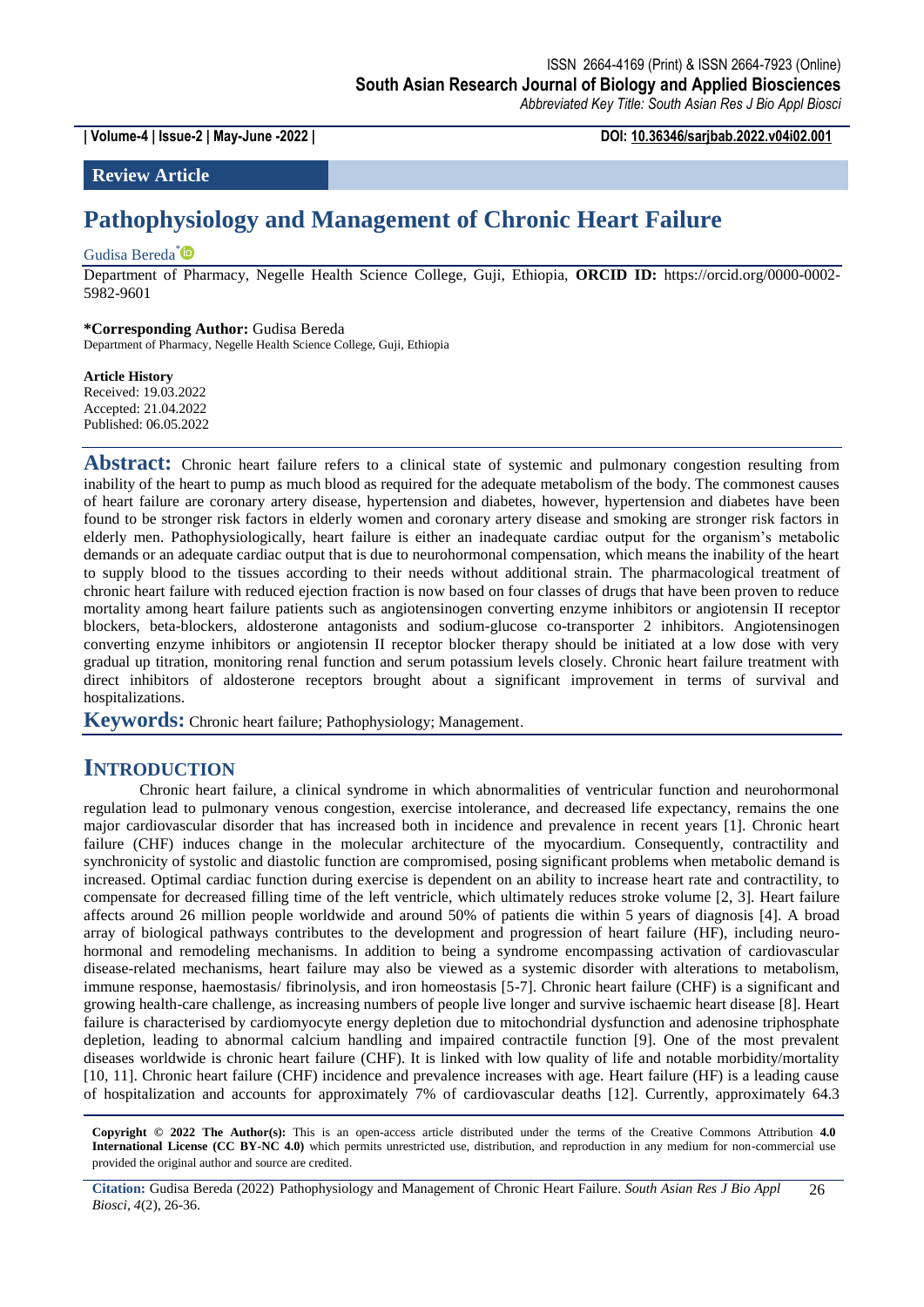million people in the world are suffering from cardiac insufficiency; its increase in incidence over the past three decades could be assigned to significant changes in the demographics of the world population, HF management, and the incidence and survival of illnesses predisposing to HF [13-15].

### **Etiological factors**

The commonest causes of HF are coronary artery disease (CAD), hypertension and diabetes, however, hypertension and diabetes have been found to be stronger risk factors in elderly women and CAD and smoking are stronger risk factors in elderly men. The concomitant diseases such as atrial fibrillation, valvular heart disease, diabetes, chronic kidney disease, arrhythmias, anemia, chronic obstructive pulmonary disease (COPD), depression, thyroid pathologies, congenital cardiomyopathies, inflammatory diseases and excessive alcohol intake, obesity, arthritis, sensory impairment, and cognitive dysfunction substantially add to the complexity of HF care. It has been shown that 2/3 of elderly patients with HF have more than two non-cardiac co-morbidities and over 25% of them have more than six comorbidities [16-18].

# **Pathophysiology**

Heart failure (HF) is the pathophysiological state in which the heart is unable to pump blood at a rate commensurate with the requirements of metabolizing tissues, or can do so only from an elevated filling pressure. A complex series of neurohormonal changes takes place as a result of the two principal haemodynamic alterations occurring in this condition: reduction of cardiac output and atrial hypertension. In the early stages of acute systolic failure, these changes are heightened adrenergic drive, activation of the renin angiotensin aldosterone axis, and augmented release of vasopressin and endothelin are truly compensatory, maintaining perfusion to vital organs and increasing the inadequate arterial blood volume. As HF becomes chronic, several of these compensatory mechanisms can cause undesirable effects such as excessive vasoconstriction, increased afterload, excessive retention of salt and water, electrolyte abnormalities, and arrhythmias [19-21]. Exercise intolerance at both maximal and submaximal effort is the hallmark of progressive heart failure, and it is associated with worsened quality of life and increased risk of adverse clinical outcomes. Two extracardiac factors ("peripheral factors") abnormal metabolic vasodilation in skeletal muscle and abnormal skeletal muscle substrate use in the pathogenesis of exercise intolerance at maximal and submaximal effort in patients with chronic systolic heart failure have its role [22, 23]. Submaximal exercise endurance capacity is determined by factors that link oxygen delivery, substrate use, and ventilation in response to increased metabolic demand during exercise. In patients with chronic systolic heart failure, available evidence suggests that submaximal exercise is limited not by reduced nutritive blood flow, but rather by impaired substrate use in skeletal muscle. Patients with chronic heart failure demonstrate reduced percentage of type I (oxidative slow-twitch) muscle fibers, reduced skeletal muscle aerobic enzyme activity, reduced skeletal muscle mitochondrial volume density, reduced skeletal muscle mass, and reduced skeletal muscle mitochondrial oxidative capacity independent of nutrient blood flow when compared with control populations. Endurance performance at submaximal exercise levels is determined by the efficiency of mitochondrial conversion of oxygen to adenosine triphosphate and efficiency of the conversion of adenosine triphosphate to physical work. Decreased work efficiency during submaximal exercise has been reported in subjects with chronic systolic heart failure when compared with control subjects without heart failure [24-27].



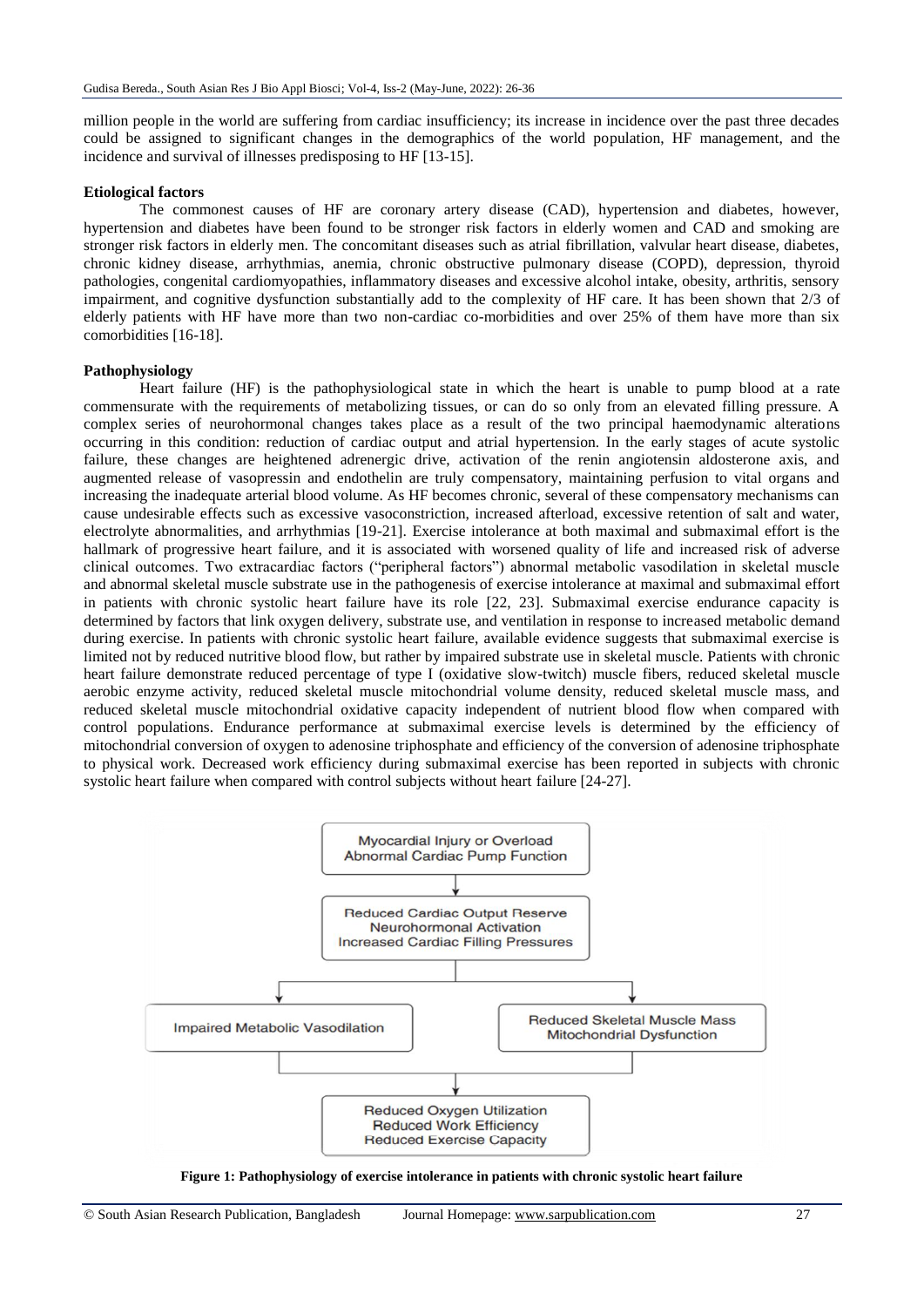A combination of hemodynamic factors related to impaired cardiac pump function (reduced cardiac output reserve, neurohormonal activation, and increased cardiac filling pressures) and extracardiac factors that limit skeletal muscle oxygen use (impaired metabolic vasodilation, reduced skeletal muscle mass, and mitochondrial dysfunction) contribute to impairment of both submaximal and maximal exercise capacity in patients with chronic systolic heart failure.

Excess interstitial fibrosis is an important detrimental aspect of chronic LVH and chronic heart failure (CHF). Oxidative stress is well known to be pro-fibrotic in many organs, and recent work suggests that nicotinamide adenine dinucleotide phosphate 2 (Nox2) oxidase-derived ROS are centrally involved in the development of interstitial cardiac fibrosis. A similar inhibition of interstitial fibrosis was found in a model of aldosterone infusion, either in Nox2 knockout mice or in animals treated with nicotinamide adenine dinucleotide phosphate (NADPH) oxidase inhibitor, apocynin. Interstitial cardiac fibrosis was also inhibited in Nox2 knockout mice subjected to aortic banding. Multiple underlying mechanisms are likely to be involved in these Nox2-dependent pro-fibrotic effects, including increased expression of pro-fibrotic growth factors and genes, increased activation of nuclear factor KB (NF-kB), activation of matrix metalloproteinases, and inflammatory cell infiltration [28, 29]. Cytokines form a vast array of relatively low molecular weight, pharmacologically active proteins. These substances are secreted by different cell types for the purpose of altering either their own function (autocrine) or that of adjacent cells (paracrine). The most important cytokines implicated in the progression of CHF are tumour necrosis factor a (TNFa), interleukin (IL) 1, and IL-6. These cytokines share some of their major characteristics (redundancy), and all act in a proinflammatory sense [30].

#### **Nitric Oxide**

Nitric oxide (NO) is a lipophilic, freely diffusible, soluble gas, which has a short half-life of less than four seconds in biological solutions. Its nearly ubiquitous involvement has resulted in an explosion in the NO field in the last years. NO is produced from the amino acid L-arginine by nitric oxide synthase (NOS), and it reacts with O2 in aqueous solutions yielding the relatively inert nitrate  $(NO3<sub>2</sub>)$  and nitrite  $(NO2<sub>2</sub>)$ . However, NO also reacts with oxygen derived free radicals, namely superoxide anion, to form the toxic peroxynitrite (ONOO<sub>2</sub>). NO is produced by a group of well characterised isoforms of nitric oxide synthase (NOS). Three isoforms have been identified. (1) The endothelial (constitutive) isoform (cNOS, also known as NOS<sub>3</sub>) produces a continuous amount of NO, which acts as a vasodilator. In endothelial cells, cNOS is mainly found in the membrane of caveolae, small invaginations, which are characterised by the presence of a marker protein termed caveolin. After synthesis in the endothelium, NO diffuses across the cell membrane and enters vascular smooth muscle cells to induce muscle relaxation [31, 32].

#### **Tumour necrosis factor a**

TNFa is associates observed that mean (SEM) serum concentrations of TNFa were higher in CHF patients than in healthy subjects. They also demonstrated that those patients with high concentrations of TNFa were more often suffering from cardiac cachexia. TNFa exerts its effects via TNFa receptors (TNFR), which are expressed by almost all nucleated cells. Two TNFRs have so far been identified. TNFR-1 is more abundantly expressed and appears to be the main signalling receptor. The majority of deleterious effects caused by TNFa seem to be mediated via this receptor, whereas TNFR-2 appears to have a more protective role in the heart. Proteolytic cleavage by TNFa converting enzyme (TACE) yields the soluble forms. The role of soluble TNFRs is sometimes to stabilize the TNFa molecule, thus potentiating its detrimental long term actions. However, higher concentrations of TNFRs appear to inhibit TNFa activity. It is thought that high plasma concentrations of soluble TNFRs primarily indicate a history of raised TNFa values. The reproducibility of plasma concentrations of soluble TNFRs is higher than that of TNFa itself. This may be the reason why soluble TNFRs predict short term and long term prognosis better than TNFa in CHF patients [33-35].

### **Natriuretic Peptides**

Both are released in response to pressure or volume overload means ANP and BNP plasma concentrations are elevated in patients with heart failure. It balances the effects of the RAAS by causing natriuresis, diuresis, vasodilation, decreased aldosterone release, decreased hypertrophy, and inhibition of the SNS and RAAS [34].

#### **C Reactive Protein**

C reactive protein (CRP) was so named because it reacts with the somatic C polysaccharide of Streptococcus pneumoniae. CRP specifically binds to specific microbial polysaccharides (phosphocholine moieties), which gives this substance a host defensive role. Upon binding to these structures, CRP activates the classical complement pathway and opsonises ligands for phagocytosis. CRP is exclusively produced in the liver. It is secreted in increased amounts within six hours of an inflammatory stimulus and is therefore regarded as a marker of acute inflammation [36].

#### **Renin- angiotensin aldosterone system**

The RAA system is activated in patients with heart failure. Similar to the sympathetic nervous system, initial activation may be important to maintain cardiac output in a damaged heart by increasing preload through sodium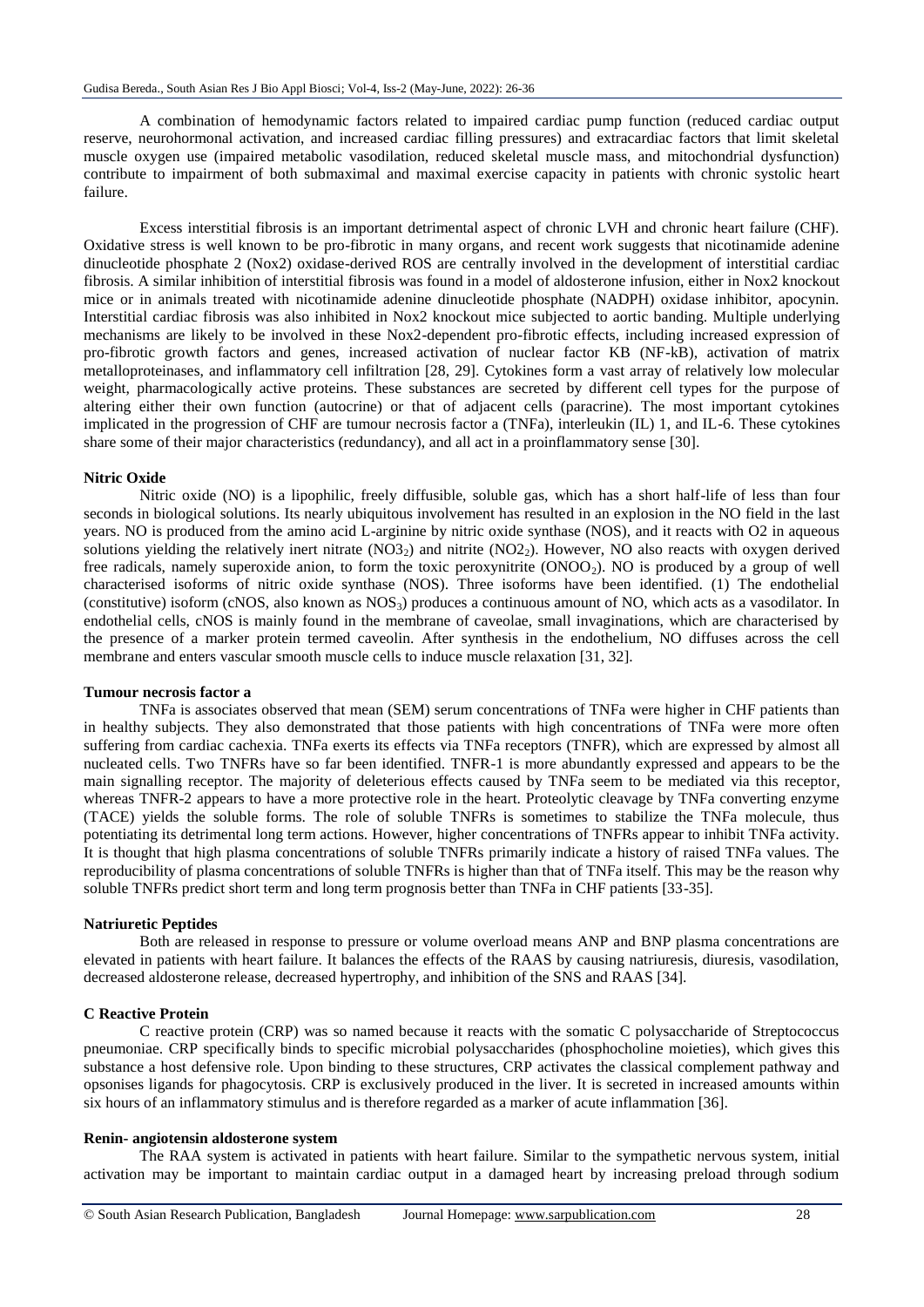retention and volume expansion. Perfusion also may be maintained by vasoconstriction [37]. Angiotensin II Effects of ATII are mediated by the activation of specific angiotensin receptors, AT1 and AT2. Both receptors have high affinity for ATII but are functionally distinct. They are located throughout the body including the kidneys, brain, endothelium, and heart. Binding of ATII to AT1 and AT2 receptors may produce biologic effects that may be important to the pathophysiology of heart failure. The AT1 receptor-signaling pathway interacts with both adenylate cyclase and the G protein system. Stimulation of the AT1 receptor causes activation of several phospholipases, leading to an increase in inositol 1,4,5 triphosphate, which stimulates intracellular calcium release and vasoconstriction [38-40].

### **Aldosterone**

Aldosterone may play a significant role in the pathophysiology of heart failure that goes beyond sodium and water retention. Circulating or plasma concentrations of aldosterone are produced in the adrenals. Angiotensin II stimulation of the AT1 receptor increases aldosterone secretion, although other mechanisms also may do this, such as plasma potassium, adrenocorticotropic hormone, and endothelin, and decreased metabolic clearance [41].



**Figure 2: The mechanism by which renin-angiotensin-aldosterone system cause heart failure**

# **Diagnostic Criteria**

Heart failure is usually associated with dyspnoea, fatigue, and fluid retention. Symptoms alone cannot be relied on in making the diagnosis: a careful history and physical examination need to be supplemented by further tests. Diagnosis requires consideration of the underlying abnormality of the heart, the severity of the syndrome, the aetiology, the precipitating and exacerbating factors, the identification of concomitant disease relevant to management, and an estimation of prognosis. The following investigations should be carried out in a patient with suspected heart failure: Twelve lead electrocardiography (check chamber hypertrophy, low-voltage QRS morphologic characteristics with ST-T wave abnormalities may suggest myocardial inflammatory disease or pericarditis) ; Chest radiography (check cardiac enlargement, increased pulmonary vascular bed); Blood biochemistry (including urea, creatinine, glucose, electrolytes), haemoglobin, thyroid and liver function tests, and blood lipids; Urinalysis to detect proteinuria or glycosuria; Cardiac imaging usually a transthoracic echocardiogram, which can rapidly provide detailed information about the structure and function of the cardiac chambers, valves, and pericardium; Hyponatremia: serum sodium <130 mEq/L; Serum creatinine may be increased due to hypoperfusion [42, 43].

# **HF classification**

Many clinical classification systems have been proposed to classify severity of HF and guide patient management. The most popular system is the New York Heart Association (NYHA) classification that ranges from essentially asymptomatic patients (NYHA I) to mild (NYHA II, slight limitation in physical activity), moderate (NYHA III, symptoms on light exercise) and severe HF (NYHA IV, breathless at rest. The staging system is meant to complement, not replace, the widely used New York Heart Association (NYHA) classification, which is organized according to severity of symptoms. The latter remains useful because severity of symptoms has a robust correlation with survival and quality of life [44].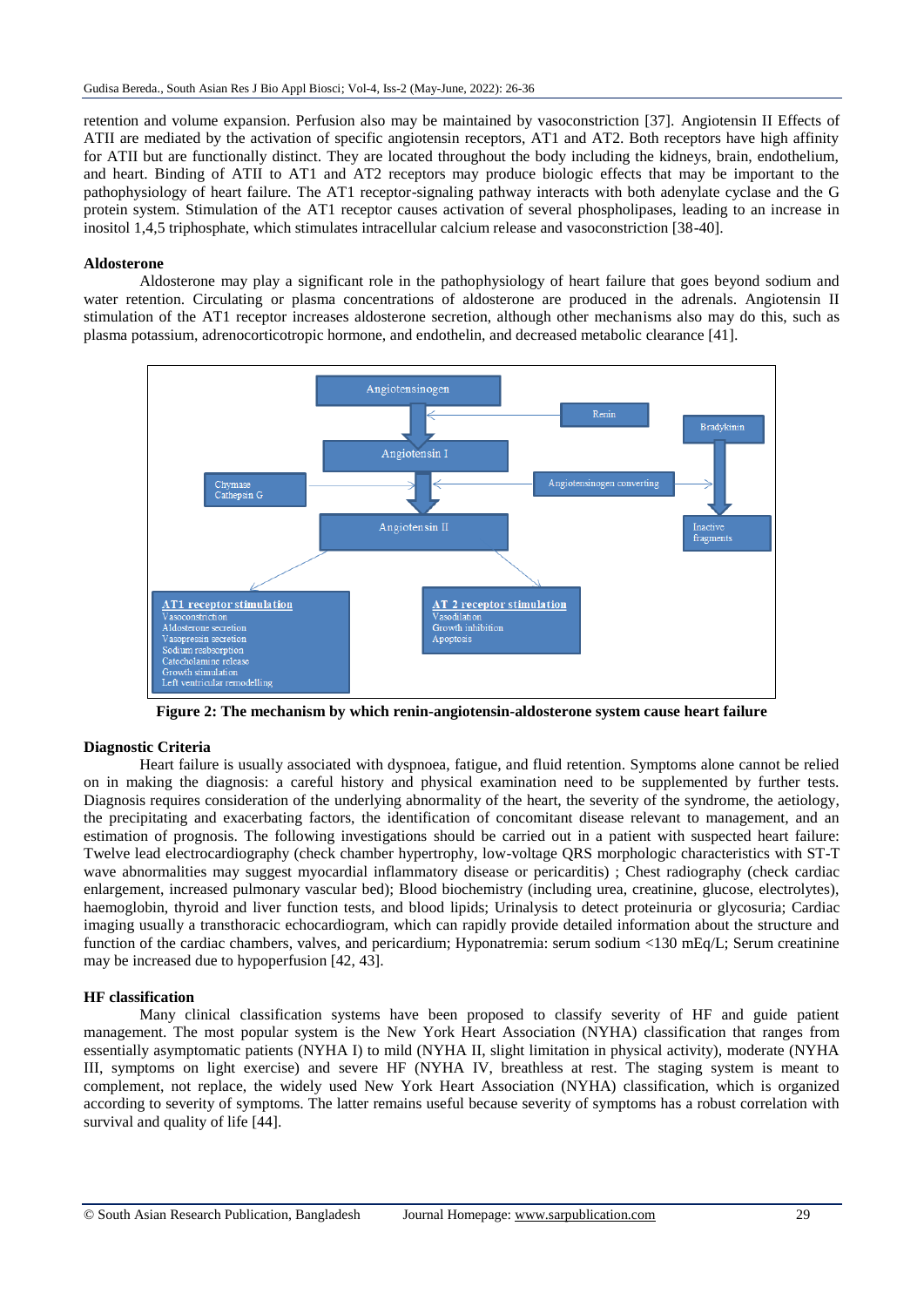| Table 1: NYHA classes focus on exercise capacity and symptoms of HF |                                                                                                        |
|---------------------------------------------------------------------|--------------------------------------------------------------------------------------------------------|
| <b>NYHA</b>                                                         | Degree of clinical impairment                                                                          |
| class                                                               |                                                                                                        |
|                                                                     | No limitation of physical activity. Ordinary physical activity does not cause undue breathlessness,    |
|                                                                     | fatigue and palpitations                                                                               |
|                                                                     | Slight limitation of physical activity. Comfortable at rest but, ordinary physical activity results in |
|                                                                     | undue breathlessness, fatigue and palpitations                                                         |
| Ш                                                                   | Marked limitation of physical activity. Comfortable at rest but, less than ordinary physical activity  |
|                                                                     | results in undue breathlessness, fatigue and palpitations                                              |
| <b>IV</b>                                                           | Unable to carry on any physical activity without discomfort. Symptoms at rest can be present. If any   |
|                                                                     | physical activity is undertaken discomfort is increased                                                |

The updated ACC/AHA guidelines for evaluating and managing HF include a new, four-stage classification system emphasizing the progression of the disease. The new guidelines include patients with "preclinical" stages of HF with the hope of slowing (and perhaps reversing) progression of disease. The ACC/AHA classification system recognizes the progressive course of HF and identifies those at risk, reinforcing the importance of neurohormonal antagonism in an attempt to arrest disease progression [45].



**Figure 3: Stage and treatment of chronic heart failure**

# **Management**

Modern treatment aims to control symptoms and prolong life by blocking the neurohormonal activation and controlling the fluid retention. Goal of therapy are improve quality of life, relieve or reduce symptoms, treating underlying cause, prevent or minimize hospitalizations, slow disease progression, and prolong survival [46].

# **Lifestyle management**

Lifestyle changes can have an important impact. Ready to cook meals and convenience foods contain large amounts of salt and may increase the dose of diuretic needed to control fluid retention. All patients should be discouraged from adding salt to their food and should try to reduce the amount of salt they add during cooking. Severe salt restriction  $\ll$  2 g/day) is rarely necessary. Regular aerobic exercise should be encouraged, as it improves peripheral muscle function and exercise tolerance in patients with heart failure. If alcohol is the cause of the heart failure then abstinence is essential. Smoking cessation should be encouraged. Restrictions on activities within the context of the specific diagnosis and the patient's ability, cardiac rehabilitation, restriction of fluid and sodium intake, infection prevention, weight monitoring and competitive and strenuous sports activities are usually contraindicated [47]. Self-management is integral to achieving best patient outcomes: to reduce mortality and improve quality of life. Self-management in CHF usually involves behavioural adaptation. Patients may need to learn new behaviours, such as learning how to monitor and manage symptoms and complex medical regimens. Patients may also need to abstain (e.g. cease smoking), adapt (e.g. restrict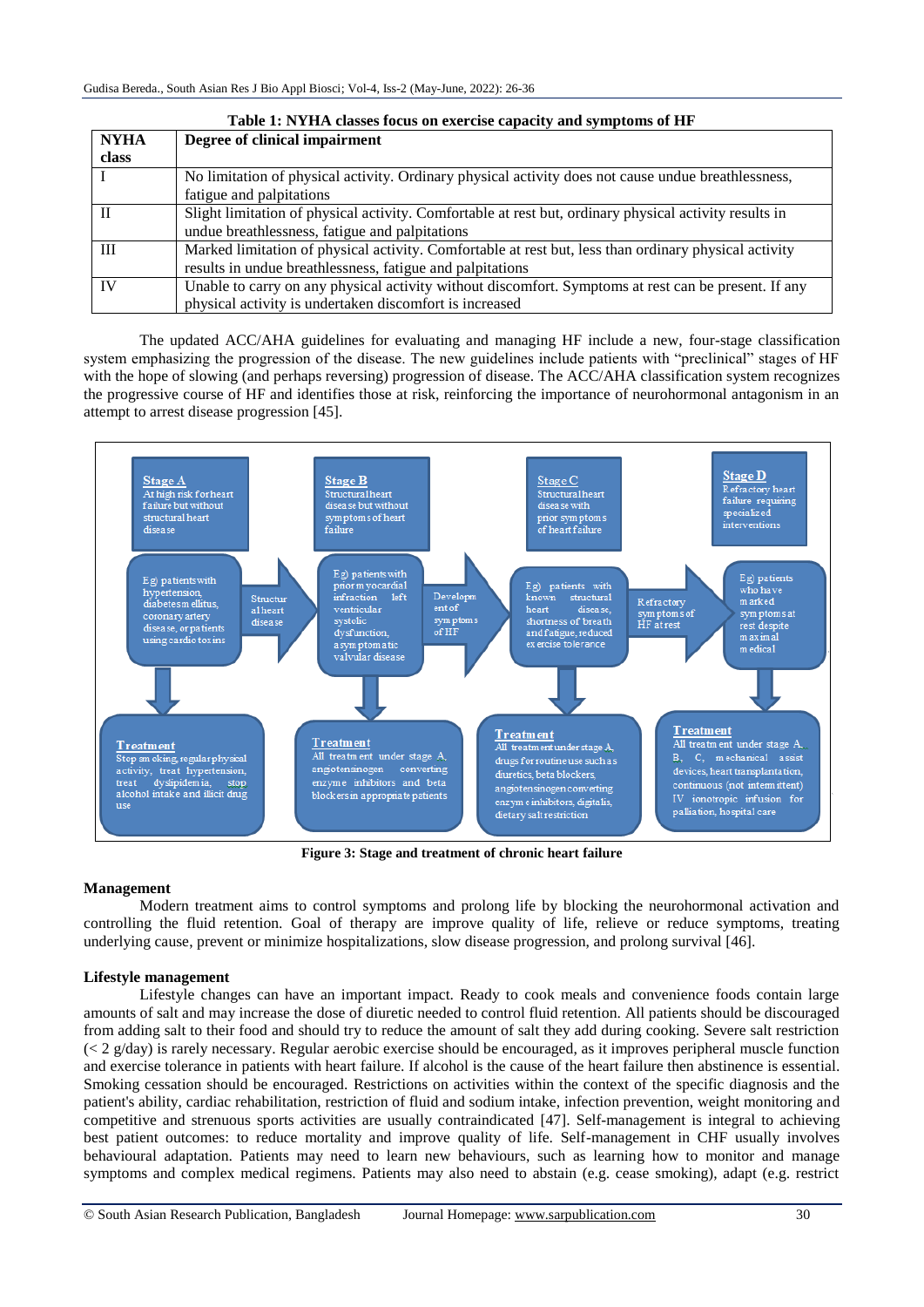their sodium, cholesterol and fluid intake) and maintain (e.g. exercise regularly) other behaviours. While targets have been recommended for best CHF management practice (such as to restrict fluid to 1.5 litres per day and to monitor weight changes  $> 2$  kgs over three days), these need to be individualized according to the patient symptom and disease status profile and reset regularly [48].

#### **Pharmacological Treatment**

Pharmacology needs to be carefully selected for a multitude of reasons. First, there are physiological age-related changes that influence drug pharmacokinetics and pharmacodynamics. Ageing is also associated with a change in body composition, which results in a lower volume of distribution and higher plasma concentrations of hydrophilic drugs, while the plasma concentrations of lipophilic drugs tend to decrease. Second, these patients often have multiple other comorbidities which increases the risk of drug side effects (renal, liver dysfunction, orthostatic hypotension) and conflicts with HF treatment guidelines e.g., angiotensin-converting enzyme inhibitors (ACEI) with orthostatic hypotension. The presence of cognitive impairment makes treatment compliance more challenging and is a marker of poorer outcome. Polypharmacy also increases the risk of drug-drug interactions. Patients with CHF, on average take 10 medications with significant risk for adverse drug reactions. Third the presence of social and economic issues, frailty and caregiver burden needs all to be taken into account when choosing a plan management. The pharmacological treatment of chronic HFrEF is now based on four classes of drugs that have been proven to reduce mortality among HF patients such as ACE inhibitors or angiotensin II receptor blockers (ARBs), beta-blockers, aldosterone antagonists and odium-glucose cotransporter 2 (SGLT-2) inhibitors (SGLT2-inhibitors) [49-53].

#### **Diuretics**

Mechanism of actions: Decrease reabsorption of water and sodium by the kidney; decrease circulating blood volume; decrease pulmonary fluid overload and ventricular filling pressure.

Diuretics have been found to be of major importance for symptomatic treatment and maintenance of euvolemia. Diuretics are the most effective means of removing fluid retention, and their introduction often produces rapid symptomatic relief. Diuretics should be prescribed in all patients with symptoms/signs of pulmonary or systemic congestion. The mainstay for managing the symptoms of fluid overload is diuretics. Loop diuretic inhibit a specific ion transport protein, the Na+-K+-2Cl- symporter on the apical membrane of renal epithelial cells in the ascending limb of the loop of Henle [54, 55].

### **Angiotensinogen converting enzyme inhibitors/Angiotensin II receptor blockers**

ACEIs have cardiac remodeling function independent of after load reducing effect, reduced morbidity and mortality in adult patients and aldosterone reducing effect which decrease in retention of sodium and water. ACE inhibitors improve symptoms, slow disease progression, and decrease mortality in patients with HF and reduced LVEF. ACE inhibitors should also be used to prevent the development of HF in at-risk patients. ARBs are used only in patient's stage A, B, or C HF who are intolerant of ACEIs. Candesartan and valsartan are FDA-approved for HF and are the preferred agents. ACEI or angiotensin receptor blocker (ARB) therapy should be initiated at a low dose with very gradual up titration, monitoring renal function and serum potassium levels closely. CHF treatment with direct inhibitors of aldosterone receptors brought about a significant improvement in terms of survival and hospitalizations. Small increases in the serum creatinine level (0.5 mg/mL) do not mandate discontinuation of ACEI or ARB but should prompt careful assessment of volume status and consideration of a reduction in diuretic dosages [56-58].

#### **Beta-blockers**

β-blockers slow disease progression, decrease hospitalizations, and reduce mortality in patients with HF. use of β-blockers in all stable patients with HF and a reduced LVEF in the absence of contraindications. β-Blockers are also recommended for asymptomatic patients with a reduced LVEF (stage B) to decrease the risk of progression to HF. βblockers should be started in very low doses with slow upward dose titration. Metoprolol CR/XL, carvedilol, Nebivolol and bisoprolol are the only β-blockers shown to reduce mortality in large HF trials. Beta-blockers have shown to improve survival by 26% and 49% (low dose and high dose respectively) if added to an ACEI by improving LV function [59].

#### **Digoxin**

Mechanism of actions: Inhibition of the sodium-potassium adenosine triphosphatase ( $NA^+ / K^+$  ATPase) pumprise in intracellular calcium  $(Ca^{++})$  and sodium  $(NA^+)$  coupled with the loss of intracellular potassium  $(K^+)$ , increased force of myocardial muscle contraction net positive inotropic effect, increases the automaticity of Purkinje fibers but slows conduction through the atrioventricular (AV) node. Digoxin has positive inotropic effects, but its benefits in HF are related to its neurohormonal effects. Attenuates the excessive SNS activation and Improving impaired baroreceptor function. Digoxin does not improve survival in HF patients. Digoxin is indicated as an adjunct for rate control in atrial fibrillation and for HF with advanced systolic dysfunction as an inotropic agent in New York Heart Association (NYHA) class III or IV. While it may improve function and quality of life, it does not impact survival [60].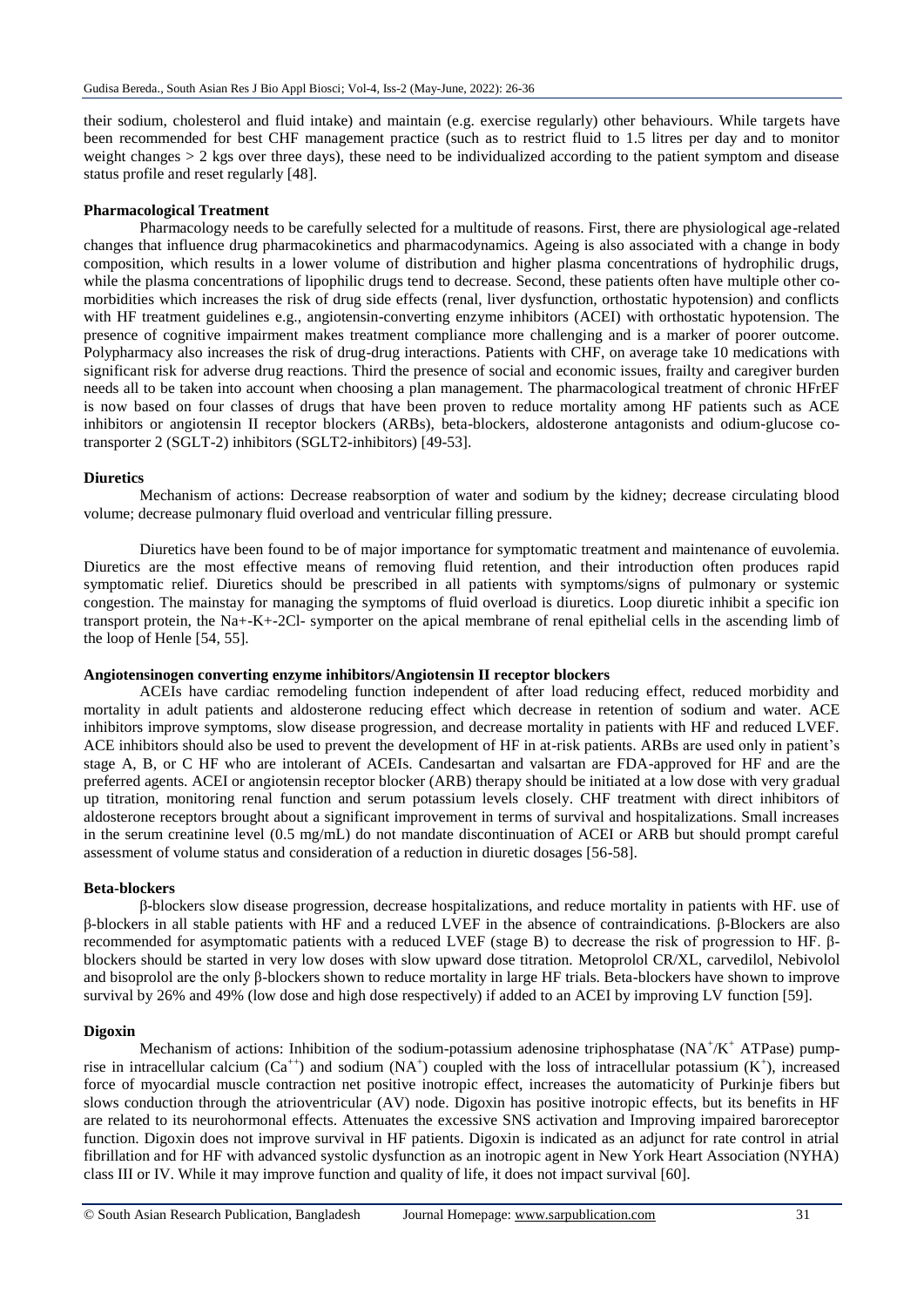#### **Spironolactone**

There are benefits to the use of aldosterone antagonists for treatment of systolic HF. Low doses (not more than 25 mg/d) are recommended in patients with severe systolic HF without significant renal dysfunction [contraindicated in chronic kidney disease (CKD) stage 4 and 5 not on dialysis]. Inhibits aldosterone and enhances potassium retention, dose is 2-3mg/kg/24hrs in 2-3 divided doses and improve survival in patients with advanced heart failure *via* a mechanism that is independent of diuresis [61, 62].

#### **Statins**

Statins (3-hydroxy-3-methylglutaryl-coenzyme A reductase inhibitors) block the rate limiting step in cholesterol biosynthesis in the liver and other tissues. These drugs are administered orally, are well tolerated, and generally safe. It has been reported that statins can improve the prognosis of coronary artery disease irrespective of serum cholesterol values, which gave rise to the idea that effects beyond cholesterol lowering so called pleiotropic effects exist. Indeed, some substances from this group have been shown to improve endothelial function by inducing cNOS gene transcription. Some statins might be able to reduce vascular production of reactive oxygen species. Moreover, statins have been found to reduce C reactive protein values after myocardial infarction and in hypercholesterolaemia. Moreover, statins might decrease the production of TNFa, IL-1, and IL-6 from macrophages [63, 64]. Quality of life and exercise capacity increased significantly in the statin-treated patients. In addition, there was a trend towards increased LVEF and improved endothelial function [65].

#### **B-type natriuretic peptide**

The cardiac-derived natriuretic peptide BNP and its related peptides may be such markers. Given that myocardial stretch stimulates BNP production and release, that the heart is the major source of BNP, and that BNP can easily be measured in plasma, there is a straightforward rationale for evaluating circulating BNP as a biomarker for cardiac overload [66].

Sodium-glucose co-transporter 2 (SGLT-2) inhibitors (Empagliflozin) has glucuretic, diuretic and natriuretic properties, which means that through SGLT inhibition, it decreases blood glucose, causes osmotic diuresis and reduces sodium load. Approximately 80 g of glucose is excreted every day due to SGLT2 inhibition if the patient maintains normal renal functions. As SGLT2-inhibitors work in the proximal tubules, they increase the delivery of fluid and electrolytes to the macula densa, which activates tubuloglomerular feedback leading to afferent glomerular arteriole vasoconstriction. This result in a reduction in intraglomerular hypertension, diminishes glomerular hyperfiltration, attenuates albuminuria and thereby decelerates the progression of diabetic as well as non-diabetic chronic kidney disease. Although a decrease in eGFR may be initially observed during empagliflozin treatment, it is followed by stabilization after a longer period of time. Empagliflozin treatment is associated with many beneficial effects, such as weight loss despite increased food intake, largely due to body fat loss, improvement of endothelial dysfunction and arterial stiffness, reduction in blood pressure in diabetic patients and alleviation of the early signs of nephropathy in diabetic animal models; on the other hand, empagliflozin preserved body weight in models of type 1 diabetes. Patients with type 2 diabetes were observed to have lost weight and reduced their blood pressure, as well as improved glycemic control after undergoing empagliflozin treatment in monotherapy or as an addition to other medication [67-70]. Empagliflozin causes osmotic diuresis and reduces both intravascular and interstitial volume; thus it can cause symptomatic hypotension, especially in patients on hypotensive drugs, the elderly, patients with renal impairment and patients with low systolic blood pressure. SGLT2-inhibitors may interact with loop diuretics commonly used in patients with HF; thus, an adjustment of doses is required [71].

### **Nitrates and hydralazine**

Reduce systemic vascular resistance (SVR) and increase stroke volume and cardiac output. They also provide additional benefits by interfering with the biochemical processes associated with HF progression. Improve mortality, hospitalizations for HF, and quality of life in African-Americans who receive standard therapy. The combination is also appropriate as first-line therapy in patients unable to tolerate ACEIs or ARBs [72].

#### **Alpha and beta adrenergic agonists**

They are usually given in an intensive care setting. Long term use may increase morbidity and mortality

**Dopamine:**  $\beta$  agonist predominantly but has  $\alpha$  agonist effect at higher doses. Less chronotropic and arrythmogenic and selective renal vasodilation

**Dobutamine:** Dopamine derivative, have direct inotropic effect and moderate reduction of PVR. It can be used in adjunct with dopamine eliminate vasoconstrictive effect and less risk of rhythm disturbance [73].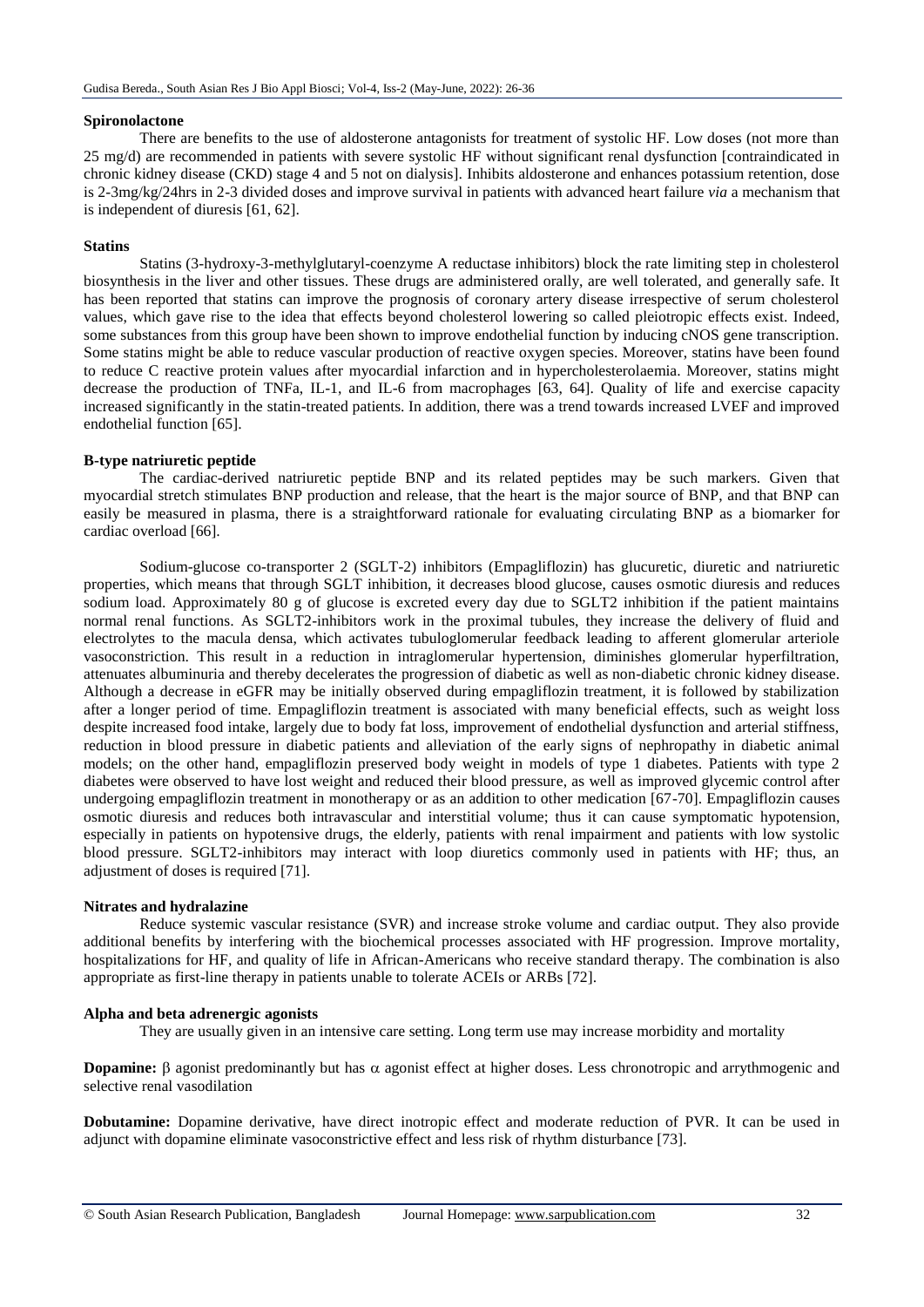#### **Cardiac Surgery**

Heart transplantation can transform a very sick patient, but owing to the shortage of donor organs and the general level of comorbidity in many patients with heart failure this is not an option for the vast majority. Xenotransplantation using a genetically modified pig heart remains a distant prospect. The design of implantable mechanical assist devices is improving, and these provide a "bridge" to transplantation or may tide a patient over until recovery from myocarditis. Some patients have survived several years with such devices [74].

# **CONCLUSION**

Chronic heart failure (CHF) incidence and prevalence increases with age. Heart failure (HF) is a leading cause of hospitalization and accounts for approximately 7% of cardiovascular deaths. The pathophysiology of chronic systolic heart failure is fundamentally determined by the failure of the circulatory system to deliver sufficient oxygen for metabolic needs, and it is best explained by a complex interplay between intrinsic abnormalities of ventricular pump function and extra cardiac factors that limit oxygen use in metabolically active tissues. Modern treatment aims to control symptoms and prolong life by blocking the neurohormonal activation and controlling the fluid retention. Diuretics have been found to be of major importance for symptomatic treatment and maintenance of euvolemia. Diuretics are the most effective means of removing fluid retention, and their introduction often produces rapid symptomatic relief.

#### **Abbreviations**

ACEI: Angiotensinogen converting enzyme inhibitors; ARB: Angiotensin receptor blocker; BNP: B-type natriuretic peptide; CAD: Coronary artery disease; CHF: Chronic heart failure; COPD: Chronic obstructive pulmonary disease; eGFR: Estimated glomerular filtration rate; HFrEF: Heart failure with reduced ejection fraction; IL: Interleukin; LVH: Left ventricular hypertrophy; LVEF: Left ventricular ejection fraction; NF-KB: Nuclear factor-kB; NYHA: New York Heart Association; NADPH: Nicotinamide adenine dinucleotide phosphate; iNOS: Inducible nitric oxide synthase; ROS: Reactive oxygen species; SGLT2-inhibitors: Sodium-glucose co-transporter 2 (SGLT-2) inhibitors; TNFa: Tumour necrosis factor a;

# **ACKNOWLEDGMENTS**

The author would be grateful to anonymous reviewers by the comments that increase the quality of this manuscript.

**Data Sources:** Sources searched include Google Scholar, Research Gate, PubMed, NCBI, NDSS, PMID, PMCID, Scopus database, Scielo and Cochrane database. Search terms included: pathophysiology and management of chronic heart failure

#### **Funding:** None.

**Availability of data and materials:** The datasets generated during the current study are available with correspondent author.

**Competing interests:** The author has no financial or proprietary interest in any of material discussed in this article.

# **REFERENCES**

- 1. Alem, M. M., Alshehri, A. M., Alshehri, M. A., AlElaiw, M. H., Almaa, A. A., & Bustami, R. T. (2022). Red Blood Cell Distribution Width (RDW) in Chronic Heart Failure: Does it have a Prognostic Value in Every Population?. *Electronic Journal of General Medicine*, *19*(1), 338.
- 2. Nguyên, U. C., Verzaal, N. J., van Nieuwenhoven, F. A., Vernooy, K., & Prinzen, F. W. (2018). Pathobiology of cardiac dyssynchrony and resynchronization therapy. *EP Europace*, *20*(12), 1898-1909.
- 3. Obokata, M., Olson, T. P., Reddy, Y. N., Melenovsky, V., Kane, G. C., & Borlaug, B. A. (2018). Haemodynamics, dyspnoea, and pulmonary reserve in heart failure with preserved ejection fraction. *European heart journal*, *39*(30), 2810- 2821.
- 4. Shanks, J., Abukar, Y., Lever, N. A., Pachen, M., LeGrice, I. J., Crossman, D. J., ... & Ramchandra, R. (2022). Reverse remodelling chronic heart failure by reinstating heart rate variability. *Basic Research in Cardiology*, *117*(1), 1-16.
- 5. Klimczak-Tomaniak, D., de Bakker, M., Bouwens, E., Akkerhuis, K. M., Baart, S., Rizopoulos, D., ... & Kardys, I. (2022). Dynamic personalized risk prediction in chronic heart failure patients: a longitudinal, clinical investigation of 92 biomarkers (Bio-SHiFT study). *Scientific reports*, *12*(1), 1-10.
- 6. Cresci, S., Pereira, N. L., Ahmad, F., Byku, M., de Las Fuentes, L., Lanfear, D. E., ... & American Heart Association Council on Genomic and Precision Medicine; Council on Cardiovascular and Stroke Nursing; and Council on Quality of Care and Outcomes Research. (2019). Heart failure in the era of precision medicine: a scientific statement from the American Heart Association. *Circulation: Genomic and Precision Medicine*, *12*(10), e000058.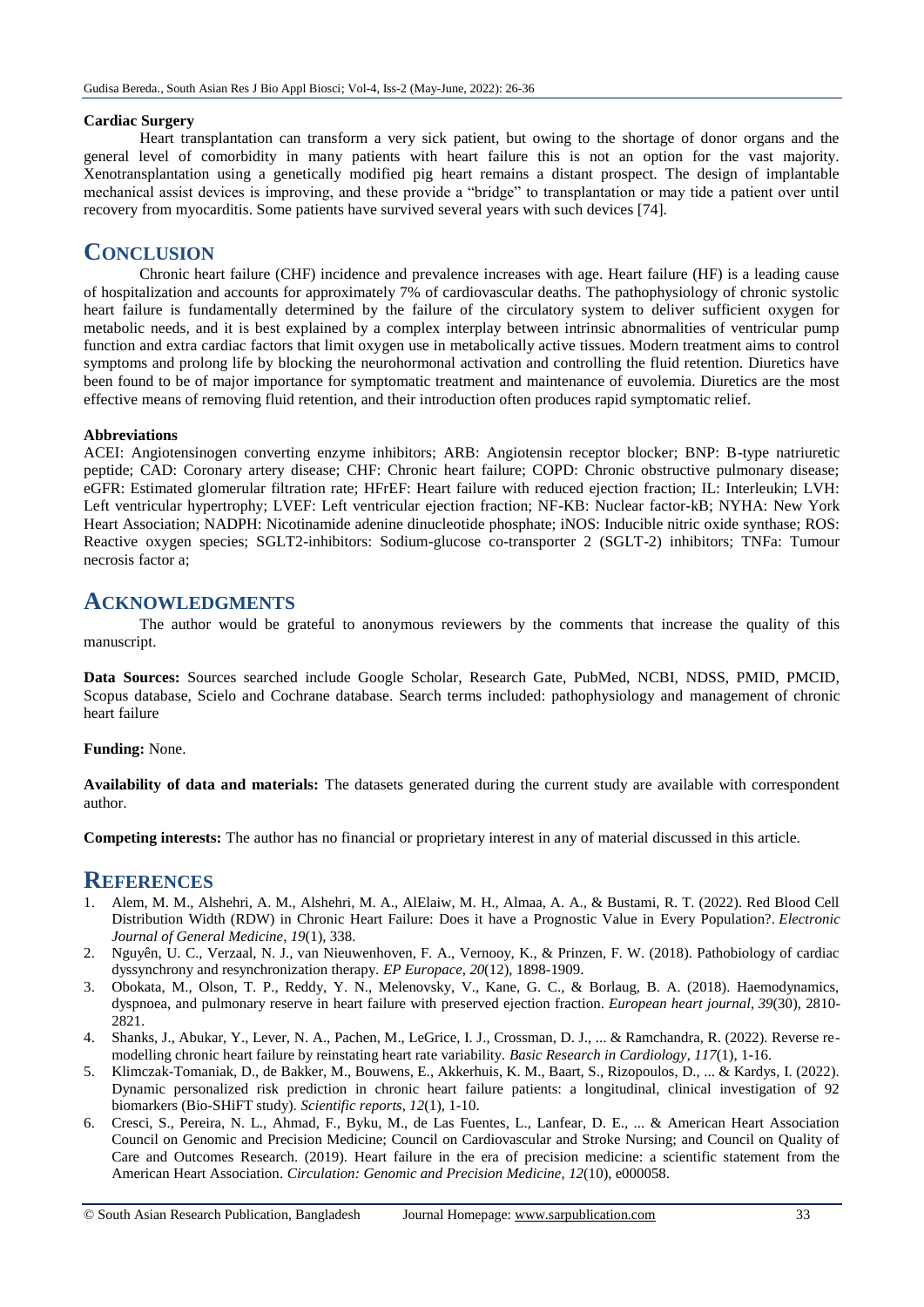- 7. Sakuma, M., Toyoda, S., Arikawa, T., Koyabu, Y., Kato, T., Adachi, T., ... & Inoue, T. (2022). Topiroxostat versus allopurinol in patients with chronic heart failure complicated by hyperuricemia: A prospective, randomized, open-label, blinded-end-point clinical trial. *PloS one*, *17*(1), e0261445.
- 8. Packer, M., Anker, S. D., Butler, J., Filippatos, G., Pocock, S. J., Carson, P., ... & Zannad, F. (2020). Cardiovascular and renal outcomes with empagliflozin in heart failure. *New England Journal of Medicine*, *383*(15), 1413-1424.
- 9. Ter Maaten, J. M., Voors, A. A., Damman, K., van der Meer, P., Anker, S. D., Cleland, J. G., ... & de Borst, M. H. (2018). Fibroblast growth factor 23 is related to profiles indicating volume overload, poor therapy optimization and prognosis in patients with new-onset and worsening heart failure. *International journal of cardiology*, *253*, 84-90.
- 10. Alhabeeb, W., Elasfar, A., AlBackr, H., AlShaer, F., Almasood, A., Alfaleh, H., ... & AlHabib, K. F. (2017). Clinical characteristics, management and outcomes of patients with chronic heart failure: results from the heart function assessment registry trial in Saudi Arabia (HEARTS-chronic). *International Journal of Cardiology*, *235*, 94-99.
- 11. Dauriz, M., Mantovani, A., Bonapace, S., Verlato, G., Zoppini, G., Bonora, E., & Targher, G. (2017). Prognostic impact of diabetes on long-term survival outcomes in patients with heart failure: a meta-analysis. *Diabetes care*, *40*(11), 1597- 1605.
- 12. Filippatos, G., Anker, S. D., Agarwal, R., Ruilope, L. M., Rossing, P., Bakris, G. L., ... & FIGARO-DKD Investigators. (2022). Finerenone reduces risk of incident heart failure in patients with chronic kidney disease and type 2 diabetes: analyses from the FIGARO-DKD trial. *Circulation*, *145*(6), 437-447.
- 13. Kowalska, K., Walczak, J., Femlak, J., Młynarska, E., Franczyk, B., & Rysz, J. (2021). Empagliflozin—A New Chance for Patients with Chronic Heart Failure. *Pharmaceuticals*, *15*(1), 47.
- 14. Groenewegen, A., Rutten, F. H., Mosterd, A., & Hoes, A. W. (2020). Epidemiology of heart failure. *European journal of heart failure*, *22*(8), 1342-1356.
- 15. Komorowska, A., & Lelonek, M. (2020). Heart failure with preserved ejection fraction: the challenge for modern cardiology. *Folia Cardiologica*, *15*(6), 407–412.
- 16. Pilling, L. C., Atkins, J. L., Duff, M. O., Beaumont, R. N., Jones, S. E., Tyrrell, J., ... & Melzer, D. (2017). Red blood cell distribution width: genetic evidence for aging pathways in 116,666 volunteers. *PLoS One*, *12*(9), e0185083.
- 17. Mirkov, I., Popov Aleksandrov, A., Demenesku, J., Ninkov, M., Mileusnic, D., Kataranovski, D., & Kataranovski, M. (2017). Warfarin affects acute inflammatory response induced by subcutaneous polyvinyl sponge implantation in rats. *Cutaneous and ocular toxicology*, *36*(3), 283-288.
- 18. Kawasoe, S., Kubozono, T., Ojima, S., Miyata, M., & Ohishi, M. (2018). Combined assessment of the red cell distribution width and B-type natriuretic peptide: a more useful prognostic marker of cardiovascular mortality in heart failure patients. *Internal Medicine*, 9846-17.
- 19. McDonagh, T. A., Metra, M., Adamo, M., Gardner, R. S., Baumbach, A., Böhm, M., ... & Kathrine Skibelund, A. (2021). 2021 ESC Guidelines for the diagnosis and treatment of acute and chronic heart failure: Developed by the Task Force for the diagnosis and treatment of acute and chronic heart failure of the European Society of Cardiology (ESC) With the special contribution of the Heart Failure Association (HFA) of the ESC. *European heart journal*, *42*(36), 3599-3726.
- 20. Nashawi, M., Sheikh, O., Battisha, A., Mir, M., & Chilton, R. (2022). Beyond the myocardium? SGLT2 inhibitors target peripheral components of reduced oxygen flux in the diabetic patient with heart failure with preserved ejection fraction. *Heart Failure Reviews*, *27*(1), 219-234.
- 21. Savarese, G., & Lund, L. H. (2017). Global public health burden of heart failure. *Cardiac failure review*, *3*(1), 7-11.
- 22. Sokos, G. G., & Raina, A. (2020). Understanding the early mortality benefit observed in the PARADIGM-HF trial: considerations for the management of heart failure with sacubitril/valsartan. *Vascular Health and Risk Management*, *16*, 41.
- 23. Skrzypek, A., Mostowik, M., Szeliga, M., Wilczyńska-Golonka, M., Dębicka-Dąbrowska, D., & Nessler, J. (2018). Chronic heart failure in the elderly: still a current medical problem. *Folia Medica Cracoviensia*, *58*(4), 47-56.
- 24. Elgendy, I. Y., Mahtta, D., & Pepine, C. J. (2019). Medical therapy for heart failure caused by ischemic heart disease. *Circulation research*, *124*(11), 1520-1535.
- 25. Iyngkaran, P., Liew, D., Neil, C., Driscoll, A., Marwick, T. H., & Hare, D. L. (2018). Moving from heart failure guidelines to clinical practice: gaps contributing to readmissions in patients with multiple comorbidities and older age. *Clinical Medicine Insights: Cardiology*, *12*, 1179546818809358.
- 26. Badu-Boateng, C., Jennings, R., & Hammersley, D. (2018). The therapeutic role of ivabradine in heart failure. *Therapeutic Advances in Chronic Disease*, *9*(11), 199-207.
- 27. Seferovic, P. M., Ponikowski, P., Anker, S. D., Bauersachs, J., Chioncel, O., Cleland, J. G., ... & Coats, A. J. (2019). Clinical practice update on heart failure 2019: pharmacotherapy, procedures, devices and patient management. An expert consensus meeting report of the Heart Failure Association of the European Society of Cardiology. *European journal of heart failure*, *21*(10), 1169-1186.
- 28. Książczyk, M., & Lelonek, M. (2020). Angiotensin receptor/neprilysin inhibitor—a breakthrough in chronic heart failure therapy: summary of subanalysis on PARADIGM-HF trial findings. *Heart Failure Reviews*, *25*(3), 393-402.
- 29. McMahon, S. R., Ades, P. A., & Thompson, P. D. (2017). The role of cardiac rehabilitation in patients with heart disease. *Trends in cardiovascular medicine*, *27*(6), 420-425.
- 30. Fernandez-Fernandez, B., Sarafidis, P., Kanbay, M., Navarro-González, J. F., Soler, M. J., Górriz, J. L., & Ortiz, A. (2020). SGLT2 inhibitors for non-diabetic kidney disease: drugs to treat CKD that also improve glycaemia. *Clinical kidney journal*, *13*(5), 728-733.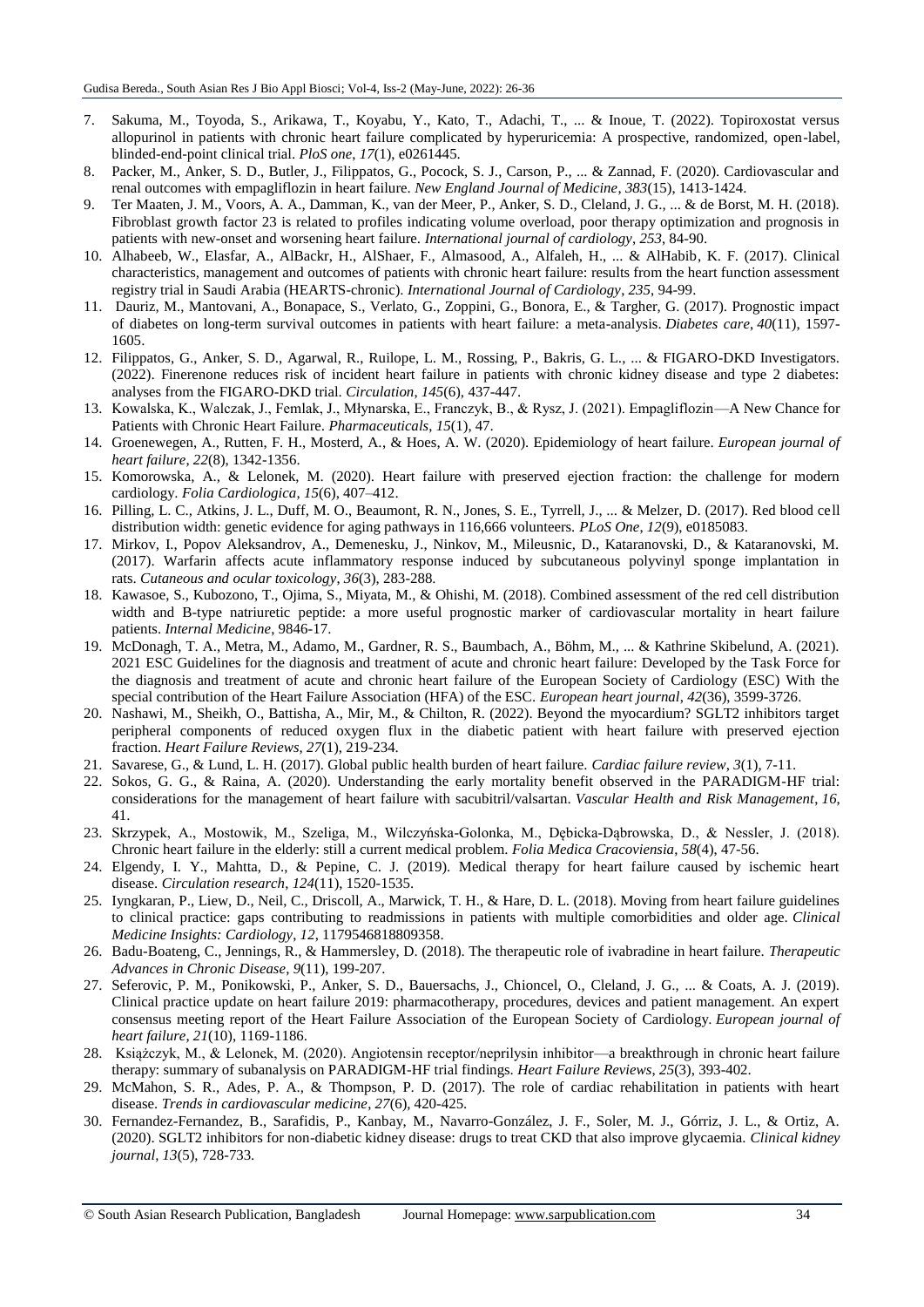- 31. Kohler, S., Zeller, C., Iliev, H., & Kaspers, S. (2017). Safety and tolerability of empagliflozin in patients with type 2 diabetes: pooled analysis of phase I–III clinical trials. *Advances in therapy*, *34*(7), 1707-1726.
- 32. Michel, M. C., Mayoux, E., & Vallon, V. (2015). A comprehensive review of the pharmacodynamics of the SGLT2 inhibitor empagliflozin in animals and humans. *Naunyn-Schmiedeberg's archives of pharmacology*, *388*(8), 801-816.
- 33. Inzucchi, S. E., Zinman, B., Fitchett, D., Wanner, C., Ferrannini, E., Schumacher, M., ... & Lachin, J. M. (2018). How does empagliflozin reduce cardiovascular mortality? Insights from a mediation analysis of the EMPA-REG OUTCOME trial. *Diabetes care*, *41*(2), 356-363.
- 34. Pabel, S., Wagner, S., Bollenberg, H., Bengel, P., Kovacs, A., Schach, C., ... & Sossalla, S. (2018). Empagliflozin directly improves diastolic function in human heart failure. *European journal of heart failure*, *20*(12), 1690-1700.
- 35. Wanner, C., & Marx, N. (2018). SGLT2 inhibitors: the future for treatment of type 2 diabetes mellitus and other chronic diseases. *Diabetologia*, *61*(10), 2134-2139.
- 36. Gonzalez, D. E., Foresto, R. D., & Ribeiro, A. B. (2020). SGLT-2 inhibitors in diabetes: a focus on renoprotection. *Revista da Associação Médica Brasileira*, *66*, s17-s24.
- 37. Vallon, V., & Thomson, S. C. (2017). Targeting renal glucose reabsorption to treat hyperglycaemia: the pleiotropic effects of SGLT2 inhibition. *Diabetologia*, *60*(2), 215-225.
- 38. Anker, S. D., Butler, J., Filippatos, G., Ferreira, J. P., Bocchi, E., Böhm, M., ... & Packer, M. (2021). Empagliflozin in heart failure with a preserved ejection fraction. *New England Journal of Medicine*, *385*(16), 1451-1461.
- 39. Santos-Gallego, C. G., Requena-Ibanez, J. A., San Antonio, R., Ishikawa, K., Watanabe, S., Picatoste, B., ... & Badimon, J. J. (2019). Empagliflozin ameliorates adverse left ventricular remodeling in nondiabetic heart failure by enhancing myocardial energetics. *Journal of the American College of Cardiology*, *73*(15), 1931-1944.
- 40. Patorno, E., Pawar, A., Franklin, J. M., Najafzadeh, M., Déruaz-Luyet, A., Brodovicz, K. G., ... & Schneeweiss, S. (2019). Empagliflozin and the risk of heart failure hospitalization in routine clinical care: a first analysis from the EMPRISE study. *Circulation*, *139*(25), 2822-2830.
- 41. Packer, M., Anker, S. D., Butler, J., Filippatos, G., Pocock, S. J., Carson, P., ... & Zannad, F. (2020). Cardiovascular and renal outcomes with empagliflozin in heart failure. *New England Journal of Medicine*, *383*(15), 1413-1424.
- 42. Zannad, F., Ferreira, J. P., Pocock, S. J., Anker, S. D., Butler, J., Filippatos, G., ... & Packer, M. (2020). SGLT2 inhibitors in patients with heart failure with reduced ejection fraction: a meta-analysis of the EMPEROR-Reduced and DAPA-HF trials. *The Lancet*, *396*(10254), 819-829.
- 43. Verma, S., McGuire, D. K., & Kosiborod, M. N. (2020). Two tales: one story: EMPEROR-reduced and DAPA-HF. *Circulation*, *142*(23), 2201-2204.
- 44. McMurray, J. J., Solomon, S. D., Inzucchi, S. E., Køber, L., Kosiborod, M. N., Martinez, F. A., ... & Langkilde, A. M. (2019). Dapagliflozin in patients with heart failure and reduced ejection fraction. *New England Journal of Medicine*, *381*(21), 1995-2008.
- 45. Solomon, S. D., de Boer, R. A., DeMets, D., Hernandez, A. F., Inzucchi, S. E., Kosiborod, M. N., ... & McMurray, J. J. (2021). Dapagliflozin in heart failure with preserved and mildly reduced ejection fraction: rationale and design of the DELIVER trial. *European journal of heart failure*, *23*(7), 1217-1225.
- 46. Volpe, M., & Patrono, C. (2021). The EMPEROR-Preserved study: end of the search for the "Phoenix" or beginning of a new season for trials in heart failure with preserved ejection fraction. *Eur Heart J*, 42, 4621-4623.
- 47. Seferović, P. M., Petrie, M. C., Filippatos, G. S., Anker, S. D., Rosano, G., Bauersachs, J., ... & McMurray, J. J. (2018). Type 2 diabetes mellitus and heart failure: a position statement from the Heart Failure Association of the European Society of Cardiology. *European journal of heart failure*, *20*(5), 853-872.
- 48. Triposkiadis, F., Xanthopoulos, A., Bargiota, A., Kitai, T., Katsiki, N., Farmakis, D., Skoularigis, J., Starling, R. C., & Iliodromitis, E. (2021). Diabetes mellitus and heart failure. *J Clin Med*, 10, 3682.
- 49. Patel, P. A., Liang, L., Khazanie, P., Hammill, B. G., Fonarow, G. C., Yancy, C. W., ... & Hernandez, A. F. (2016). Antihyperglycemic medication use among Medicare beneficiaries with heart failure, diabetes mellitus, and chronic kidney disease. *Circulation: Heart Failure*, *9*(7), e002638.
- 50. McDonagh, T. A., Metra, M., Adamo, M., Gardner, R. S., Baumbach, A., Böhm, M., ... & Kathrine Skibelund, A. (2021). 2021 ESC Guidelines for the diagnosis and treatment of acute and chronic heart failure: Developed by the Task Force for the diagnosis and treatment of acute and chronic heart failure of the European Society of Cardiology (ESC) With the special contribution of the Heart Failure Association (HFA) of the ESC. *European heart journal*, *42*(36), 3599-3726.
- 51. Chu, L., Fuller, M., Jervis, K., Ciaccia, A., & Abitbol, A. (2021). Prevalence of chronic kidney disease in type 2 diabetes: The Canadian REgistry of Chronic Kidney Disease in Diabetes Outcomes (CREDO) study. *Clinical Therapeutics*, *43*(9), 1558-1573.
- 52. Bakris, G. L., Agarwal, R., Anker, S. D., Pitt, B., Ruilope, L. M., Rossing, P., ... & Filippatos, G. (2020). Effect of finerenone on chronic kidney disease outcomes in type 2 diabetes. *New England Journal of Medicine*, *383*(23), 2219-2229.
- 53. Pitt, B., Filippatos, G., Agarwal, R., Anker, S. D., Bakris, G. L., Rossing, P., ... & Ruilope, L. M. (2021). Cardiovascular events with finerenone in kidney disease and type 2 diabetes. *New England Journal of Medicine*, *385*(24), 2252-2263.
- 54. Ruilope, L. M., Agarwal, R., Anker, S. D., Bakris, G. L., Filippatos, G., Nowack, C., ... & FIGARO-DKD study investigators. (2019). Design and baseline characteristics of the finerenone in reducing cardiovascular mortality and morbidity in diabetic kidney disease trial. *American journal of nephrology*, *50*(5), 345-356.
- 55. Bozkurt, B., Coats, A. J., Tsutsui, H., Abdelhamid, C. M., Adamopoulos, S., Albert, N., ... & Zieroth, S. (2021). Universal definition and classification of heart failure: a report of the heart failure Society of America, heart failure association of the European Society of cardiology, Japanese heart failure Society and writing Committee of the universal definition of heart